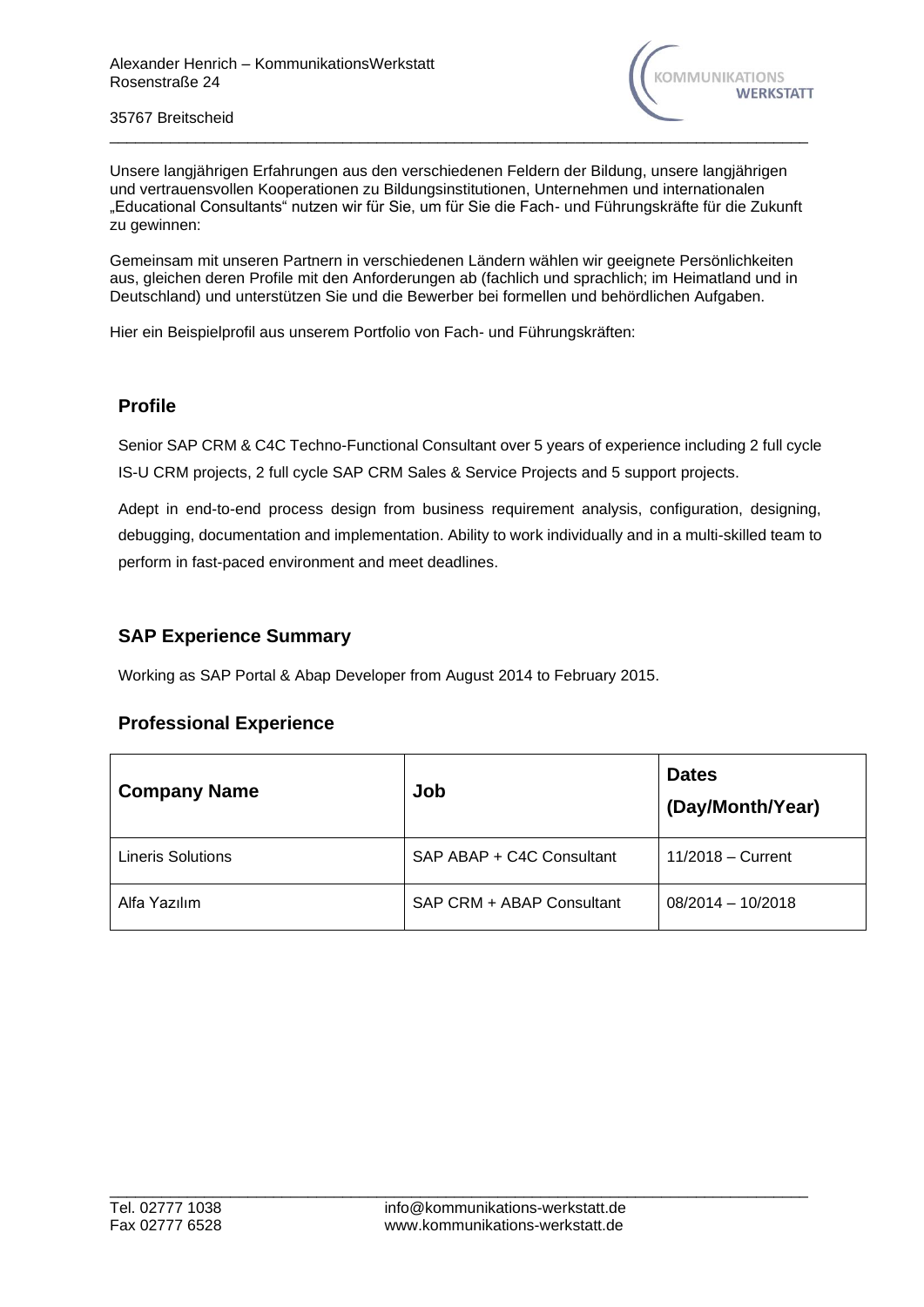

### **Project Experience – Detail**

| Customer                                  | <b>MILANGAZ</b>                                                                                                                                   |
|-------------------------------------------|---------------------------------------------------------------------------------------------------------------------------------------------------|
| Duration                                  | $04/2019 - \text{cont.}$                                                                                                                          |
| Industry                                  | <b>Gas Retail</b>                                                                                                                                 |
| <b>Project Description</b>                | SAP C4C Sales Management Project                                                                                                                  |
| Role                                      | SAP Hybris C4C Developer                                                                                                                          |
| Responsibilities /<br><b>Deliverables</b> | SAP Hybris for Sales Development, Integration between<br>Marketing, S4/HANA & Commerce through Cloud Platform<br>Integration, IVR implementations |
| Customer                                  | <b>HIRA</b> Industries                                                                                                                            |
| Duration                                  | $04/2019 - 11/2019$                                                                                                                               |
| Industry                                  | <b>Building &amp; Construction</b>                                                                                                                |
| <b>Project Description</b>                | SAP C4C Sales Management Project                                                                                                                  |
| Role                                      | SAP Hybris C4C Developer                                                                                                                          |
| Responsibilities /<br><b>Deliverables</b> | SAP Hybris for Sales Development                                                                                                                  |

\_\_\_\_\_\_\_\_\_\_\_\_\_\_\_\_\_\_\_\_\_\_\_\_\_\_\_\_\_\_\_\_\_\_\_\_\_\_\_\_\_\_\_\_\_\_\_\_\_\_\_\_\_\_\_\_\_\_\_\_\_\_\_\_\_\_\_\_\_\_\_\_\_\_\_\_\_\_\_\_\_

| Customer                           | <b>GASCO Hybris</b>                                       |
|------------------------------------|-----------------------------------------------------------|
| Duration                           | $11/2018 - \text{cont}$                                   |
| Industry                           | Saudi Arabia Gas Sales & Marketing                        |
| <b>Project Description</b>         | <b>GASCO Digital Transformation Program (AFAQ)</b>        |
| Role                               | SAP Hybris C4C Consultant                                 |
| Responsibilities /<br>Deliverables | Implementing SAP Hybris for Sales & Services, Development |

| Customer                           | <b>KOCAER Hybris</b>                           |
|------------------------------------|------------------------------------------------|
| Duration                           | $11/2018 - 03/2019$                            |
| Industry                           | <b>Rolling Mill Factory</b>                    |
| <b>Project Description</b>         | KOCAFR                                         |
| Role                               | <b>SAP Hybris Technical Consultant</b>         |
| Responsibilities /<br>Deliverables | Implementing SAP Hybris for Sales, Development |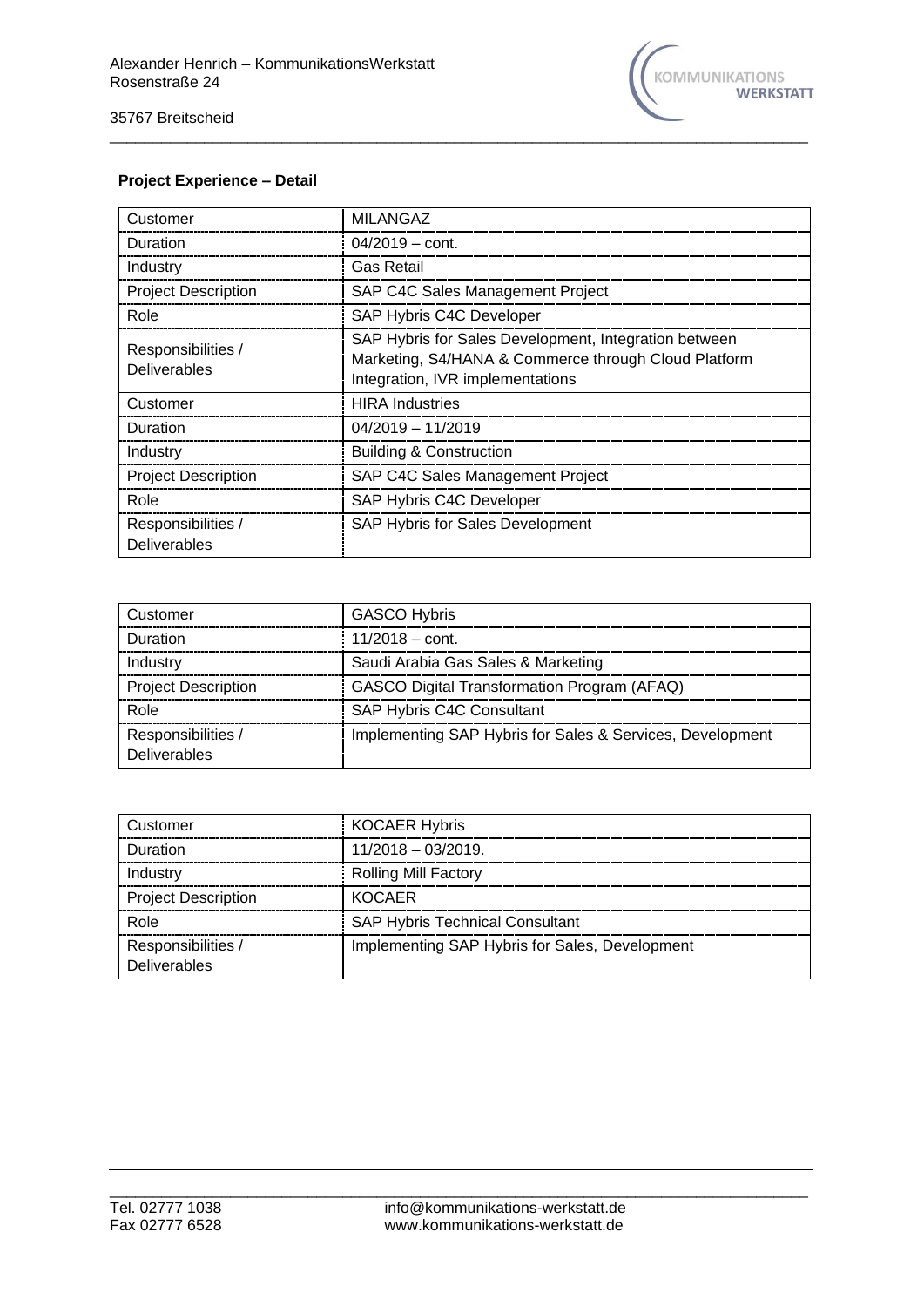

| Customer                                  | <b>SILVERLINE Hybris</b>                                                              |
|-------------------------------------------|---------------------------------------------------------------------------------------|
| Duration                                  | $11/2018 - 03/2019$                                                                   |
| Industry                                  | White Goods Industry                                                                  |
| <b>Project Description</b>                | SILVERLINE                                                                            |
| Role                                      | <b>SAP Hybris Technical Consultant</b>                                                |
| Responsibilities /<br><b>Deliverables</b> | Implementing SAP Hybris for Sales, Development, Integration<br>between Success Factor |

\_\_\_\_\_\_\_\_\_\_\_\_\_\_\_\_\_\_\_\_\_\_\_\_\_\_\_\_\_\_\_\_\_\_\_\_\_\_\_\_\_\_\_\_\_\_\_\_\_\_\_\_\_\_\_\_\_\_\_\_\_\_\_\_\_\_\_\_\_\_\_\_\_\_\_\_\_\_\_\_\_

| Customer                   | Arena Computer                                       |
|----------------------------|------------------------------------------------------|
| Duration                   | $11/2018 - 02/2019$                                  |
| Industry                   | <b>Computer &amp; Techonoly Commerce</b>             |
| <b>Project Description</b> | Arena Support                                        |
| Role                       | <b>SAP CRM Consultant</b>                            |
| Responsibilities /         | Lead management and account cockpit for SAP CRM,     |
| <b>Deliverables</b>        | Development                                          |
| Customer                   | <b>Borusan Power and Construction Machines</b>       |
| Duration                   | $11/2018 - \text{cont.}$                             |
| Industry                   | Commerce                                             |
| <b>Project Description</b> | <b>Borusan Support</b>                               |
| Role                       | <b>SAP CRM Consultant</b>                            |
| Responsibilities /         | Survey and Activity management, CallList management, |
| <b>Deliverables</b>        | Development                                          |

| Customer                           | ADMGDZ Elektrik Dağıtım                          |
|------------------------------------|--------------------------------------------------|
| Duration                           | $05/2016 - 10/2018$                              |
| Industry                           | IS - Utilities Distribution                      |
| <b>Project Description</b>         | <b>UFUK Full Cycle IS-Utilities</b>              |
| Role                               | <b>SAP CRM Consultant</b>                        |
| Responsibilities /<br>Deliverables | Implementing SAP CRM for Utilities, Developments |

| Customer                                  | DOĞTAŞ Kelebek                                                         |
|-------------------------------------------|------------------------------------------------------------------------|
| Duration                                  | $02/2018 - 04/2018$                                                    |
| Industry                                  | <b>Furniture Industry</b>                                              |
| <b>Project Description</b>                | PROSAP CRM                                                             |
| Role                                      | <b>SAP CRM Abap Consultant</b>                                         |
| Responsibilities /<br><b>Deliverables</b> | Implementing SAP CRM for Sales, Report programing,<br>Campaing process |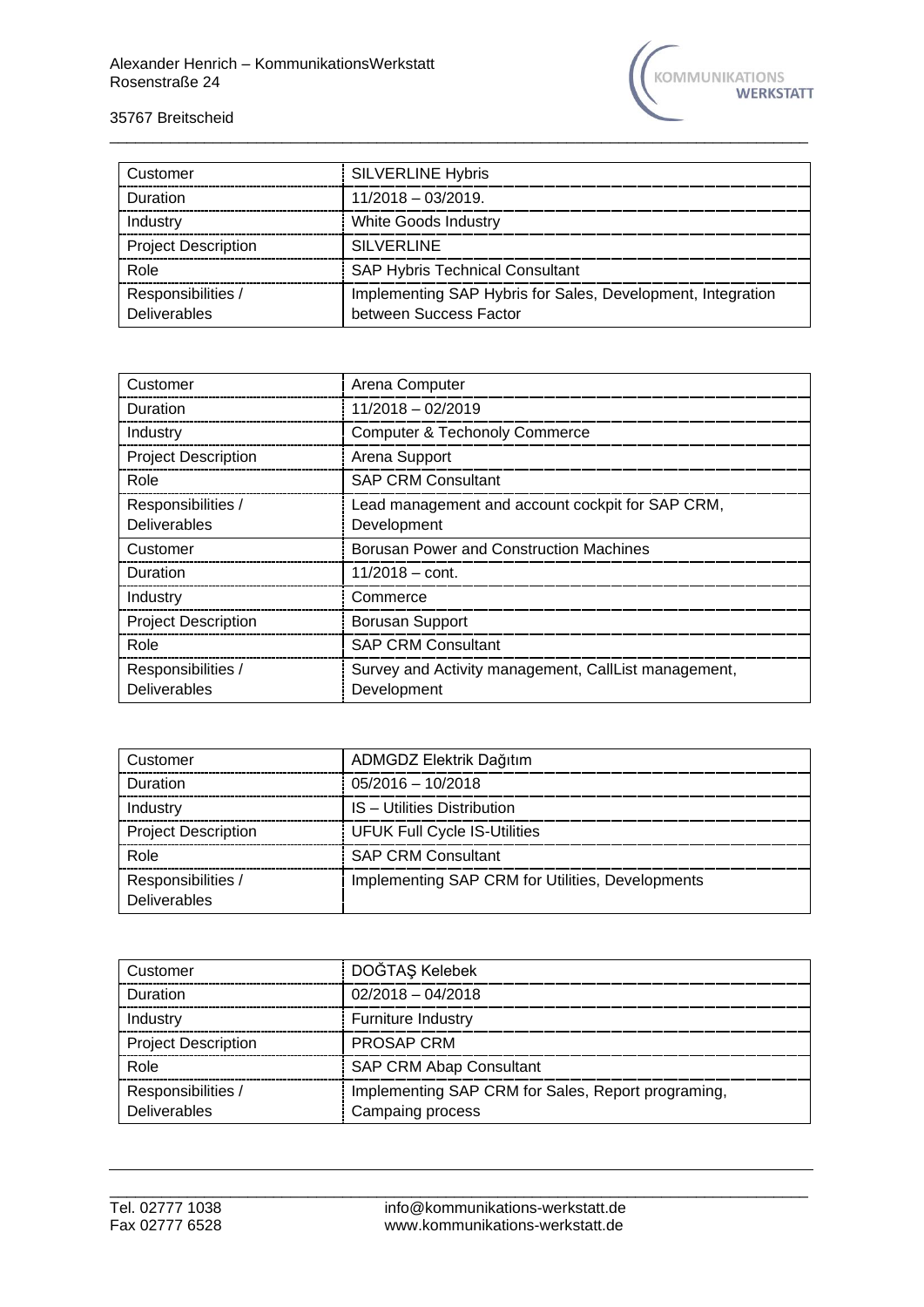

| Customer                           | AKEDAŞ Elektrik Dağıtım ve Perakende                                    |
|------------------------------------|-------------------------------------------------------------------------|
| Duration                           | $11/2015 - 10/2018$                                                     |
| Industry                           | <b>IS-Utilities Distribution &amp; Retail</b>                           |
| <b>Project Description</b>         | Sinerji Full Cycle SAP ISU                                              |
| Role                               | SAP CRM & Abap Consultant                                               |
| Responsibilities /<br>Deliverables | Development of CRM applications, IVR integration, Report<br>programming |

\_\_\_\_\_\_\_\_\_\_\_\_\_\_\_\_\_\_\_\_\_\_\_\_\_\_\_\_\_\_\_\_\_\_\_\_\_\_\_\_\_\_\_\_\_\_\_\_\_\_\_\_\_\_\_\_\_\_\_\_\_\_\_\_\_\_\_\_\_\_\_\_\_\_\_\_\_\_\_\_\_

| Customer                   | Enerjisa                                                      |
|----------------------------|---------------------------------------------------------------|
| Duration                   | $01/2015 - 10/2015$                                           |
| Industry                   | <b>IS-Utilities</b>                                           |
| <b>Project Description</b> | <b>SAP Migration</b>                                          |
| Role                       | <b>SAP Abap Consultant</b>                                    |
| Responsibilities /         | Migration of data, Unbundling the project as Distribution and |
| <b>Deliverables</b>        | Retail                                                        |
| Customer                   | Yıldız Holding                                                |
| Duration                   | $08/2014 - 01/2015$                                           |
| Industry                   | Food Industry                                                 |
| <b>Project Description</b> | SAP Netweaver 7.3 Support                                     |
| Role                       | Webdynpro Java Developer                                      |
| Responsibilities /         | Development of online order systems, Abap programming for     |
| <b>Deliverables</b>        | MM, Webdynpro report programming                              |

| Customer                           | <b>Brisa</b>                                             |
|------------------------------------|----------------------------------------------------------|
| Duration                           | $08/2014 - 02/2015$                                      |
| Industry                           | <b>Tyre Industry</b>                                     |
| <b>Project Description</b>         | SAP Netweaver 7.0 Support                                |
| Role                               | Webdynpro Java Developer                                 |
| Responsibilities /<br>Deliverables | Development of online order systems, Role-Iview creation |